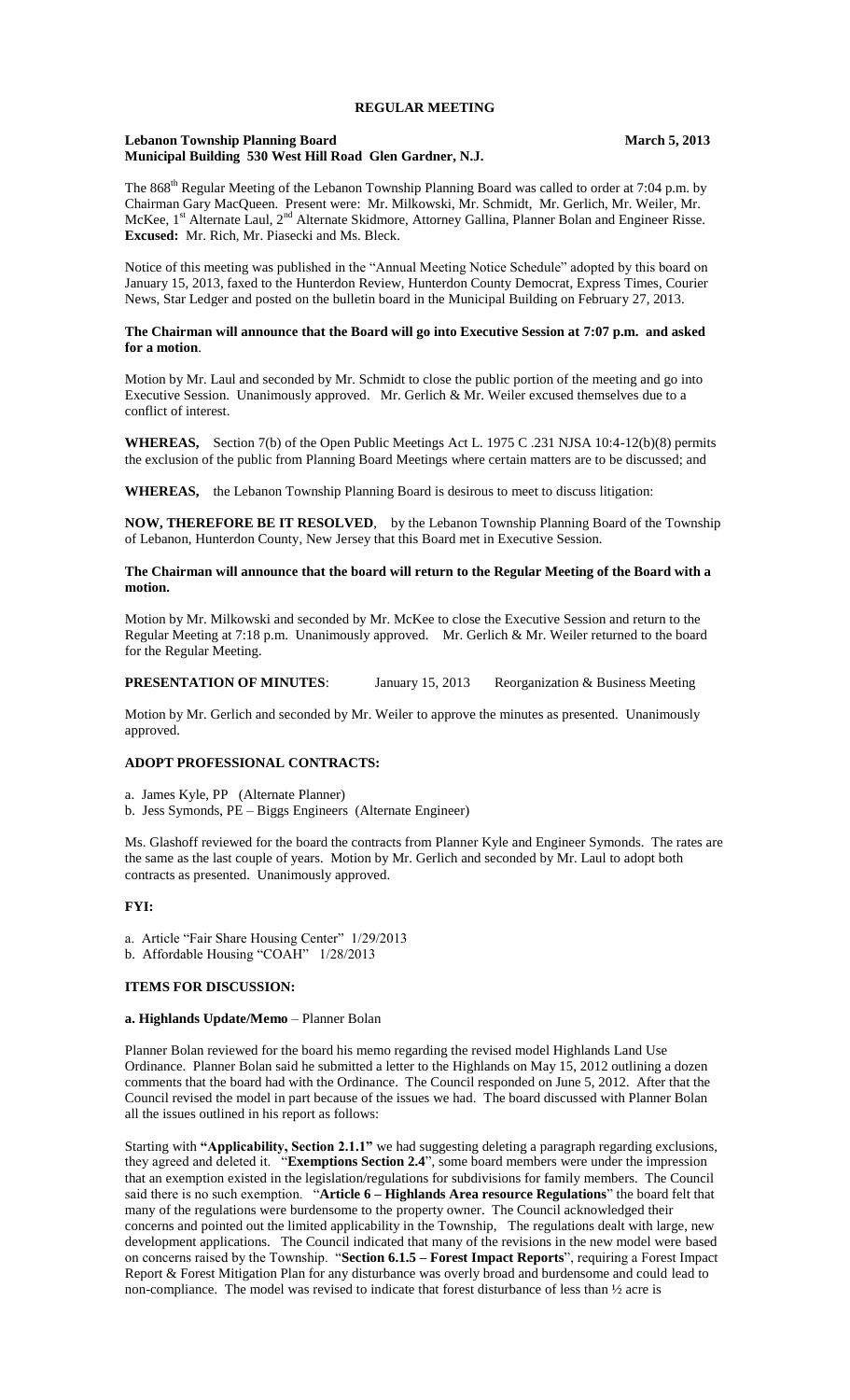## **Lebanon Township Planning Board March 5, 2013 Page 2**

exempt from this requirement. **"Section 6.1.6 Forest Mitigation Plans"** the Township felt that mitigation locations and description of mitigation technique should be more specific. The new model provides the flexibility for the Township to establish mitigation priorities and mitigation techniques if the Township chooses**. "Section 6.3.3 Steep Slopes Standards"** any disturbance required the applicant to make an effort to transfer development rights for the lot and to offer the lot for sale. These requirements were far too extreme for a simple driveway on a steep slope. These requirements have been eliminated. The requirements now apply only where there are 5,000 square feet or more of contiguous steep slope areas. **"Section 6.4.2 Disturbance Prohibited in Critical Habitat Area"** the Township felt a blanket prohibition was unreasonable. The prior ordinance deferred to the findings of a local Habitat Conservation & Management Plan, the Township requested funding for such a Plan. In the revised ordinance, the prohibition on disturbance has been eliminated in deference to a future Habitat Conservation & Management Plan. In our grant there is funding for the preparation of a Plan**. "Section 6.5.4 Geological Investigation in Carbonate Rock Drainage Area**" this includes all lands in a subwatershed draining to a Carbonate Rock Area is excessive. Some of the subwatersheds in the Township include lands 1.5 miles from the Carbonate Rock Area. Even though this standard is unchanged, the Council indicated it would consider a more specifically delineated area of potential impact. Planner Bolan said he suggested a limit on the distance from the Carbonate Rock Area in which the Phase I investigation would be required or leave it to the Township Engineer.

**"Section 6.7, Water Conservation & Deficit Mitigation**" in the new Model Ordinance it clarifies that the mitigation requirements are applicable only where a new use would require greater than 6,000 gallons per day. Planner Bolan said we objected to the Water Conservation & Deficit Mitigation because it required water use mitigation according to a **"Water Use & Conservation Management Plan"** in water deficit areas, there was no plan on which to base the mitigation. This will be developed by the Council & Township. **Section 6.8.3 "Prime Ground Water Recharge Areas"** it was suggested that the Council provide specific measures or techniques for mitigation. The Council indicated they would provide a listing of such measures for inclusion in the Ordinance. **"Section 6.10 Agricultural Resources"** this relates to the cluster provision for subdivision of 4 lots or more. The Township suggested that this be clearly stated in the **Applicability Section 6.10.2.** The Council agreed that our ordinance could incorporate the language. Planner Bolan said he suggested to the Council that they provide an inventory of measures and techniques that would accomplish the intent to ensure the protection of **"Section 6.12 Scenic Resources".** The Council deferred implementation of these standards until a Scenic Resources Management Plan had been adopted by the Township and approved by the Council. It is up to the Township to decide whether they want to implement these standards.

Planner Bolan said in summary the revised model ordinance addresses some of the issues the Township raised. There are three quantitative issues that require further discussion which are:

- a. Forest Mitigation Plan, the  $\frac{1}{2}$  acre threshold is encouraging but the  $\frac{1}{2}$  acre threshold is still limiting. Regardless of any threshold, the issue of enforcement should be considered.
- b. Carbonate Rock Area, the Council has indicated it would not have objection to a more delineated area, except without further research it is difficult to suggest a specific distance. We can either suggest a number or suggest a standard putting the responsibility on the Township Engineer.
- c. Steep Slopes have greatly been improved, the standards still only permit disturbance for linear development (driveways, utilities) on steep slopes. The feasibility of this limitation is questionable. Planner Bolan offered to talk to the Highlands Council.

Chairman MacQueen asked, what our options are and does this apply only to subdivisions or any driveway. Planner Bolan said existing lots are exempt. Mr. Schmidt asked about the section on clustering. Planner Bolan said clustering of 4 lots or more is mandatory in the RC zone. For totally cleared agricultural land you would need a 100 acre tract and if it were totally wooded you would need a 358 acre tract. Mr. Schmidt asked what would the lot sizes be for clustering. Planner Bolan said with the new septic standards, you would have 3 lots of 9 acres each and the fourth house would be on the remainder and would be on approximately 70 acres. Mr. Weiler asked if there was a document with answers to these many questions that municipalities have. Planner Bolan said no, no one has the answer until you ask the question. Then they make it up and it could be conflicting. Planner Bolan said it could be conflicting between the DEP and the Highlands. Chairman MacQueen said everything else we should leave alone, steep slopes we don't know what to do with at this point. Planner Bolan stated we will put in our own standards for the geological. Chairman MacQueen said the Scenic Resources can be implemented by the Township Committee if they choose to do a study. Planner Bolan said correct. Mr. Milkowski asked about the 5000 square foot disturbance. Planner Bolan said only if you go 5000 or greater then the standards apply. Chairman MacQueen asked what the next step would be. Planner Bolan said he will do a final version for the board to review.

At the conclusion of the board's lengthy discussion, Planner Bolan stated that if the board doesn't do the Checklist Ordinance, then any and all applications have to go through the Highlands Council first, otherwise if the board does there own ordinance, then the applicant comes to the board first and that the board always felt the applicant should come here first. The board agreed. Planner Bolan said if the board doesn't do any ordinance, the Council hasn't started to enforce this yet, and then it would revert to getting approval from DEP Highlands before coming to this board.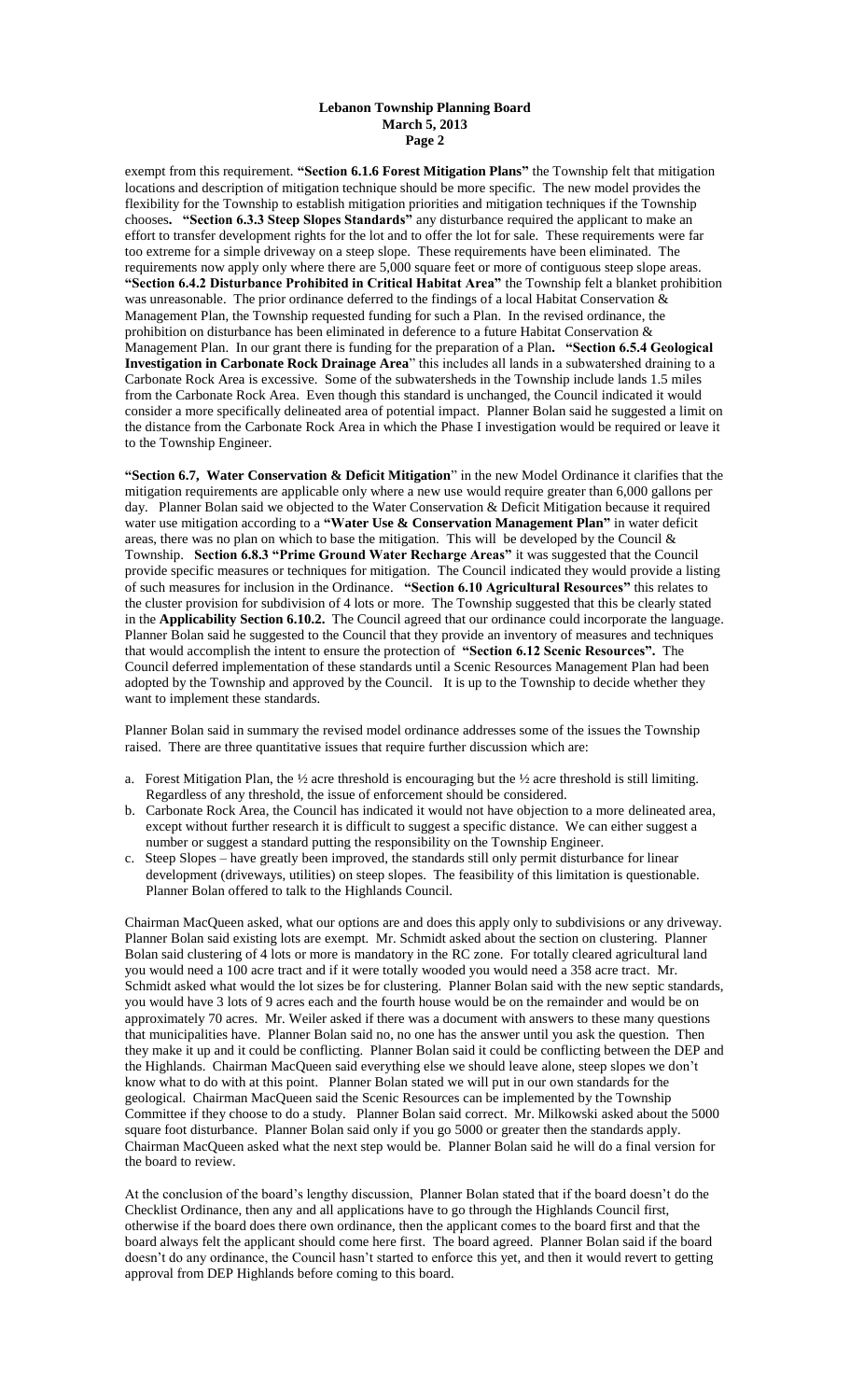#### **Lebanon Township Planning Board March 5, 2013 Page 3**

## **b. Update on Quarry**

Mr. Milkowski recused himself due to a conflict of interest and left the dais. Chairman MacQueen asked Engineer Risse for an update. Engineer Risse said the Quarry is shut down for the winter months and they start up again the end of March. Engineer Risse stated that he was told to call the end of March to schedule a tour. Chairman MacQueen asked Mr. Gerlich if he spoke to the Environmental Commission about this and Mr. Gerlich said no. Chairman MacQueen said he does not feel the board should spend anymore time or money on this issue at this time and wait until Engineer Risse sets up a date for the tour. Chairman MacQueen said he has had conversations with people from Glen Gardner and plans on sitting down with them with Engineer Risse to see what paperwork they have been given by the Quarry. We need to also have paperwork since a large portion of the Quarry is in Lebanon Township. Chairman MacQueen said he wants to see what Glen Gardner has regarding safety regulations and what they supplied Glen Gardner. Chairman MacQueen stated having a site tour and reviewing the paperwork for now is the direction to go in. The licensing is up to the Township Committee.

Mr. McKee referring to the paperwork and wanted to know if this is referring to the Ordinance that Glen Gardner will be working on. Chairman MacQueen said he was referring to the paperwork that the State requires of the Quarry. The ordinance is in limbo at this time. Planner Bolan asked Engineer Risse about what the State requires. Engineer Risse said the State deals with minor safety for the workers that is their main concern. The State has some minimal standards, like how close you can get to a property line when excavating. There aren't any Reclamation Plan requirements. There was compliance for when they do blasting and who is present during the blasting. Mr. Schmidt asked about the Highlands regarding the water table, if they had any involvement. The response was apparently not. The paperwork goes to the Quarry's Glen Gardner Office per Engineer Risse. Chairman MacQueen wanted to know if Glen Gardner was working on a Reclamation Plan and if so, we need to be involved. Mr. Skidmore asked what department at the State is involved. Planner Bolan said the Department of Labor/Mine & Safety.

Planner Bolan asked Attorney Gallina since the last meeting if he had any discussion with the Township Attorney. Attorney Gallina said he sent everything to Attorney Cushing per the Planning Board's request, memo, maps etc., back in February but has not heard anything from Attorney Cushing at this point. Planner Bolan said if they do the swap, we know how to handle that, but can we do anything with the existing property that is in the Township. There was concern by board members what would happen if the Quarry pulled out. Chairman MacQueen said he hoped within the next 2 weeks he will be sitting down with people of Glen Gardner to see what they are doing and then within the beginning of April have the tour. Chairman MacQueen asked if there were any more questions/comments. Mr. Gerlich said he will talk to Nancy Lawler at the next Environmental Commission Meeting which is next week regarding the Trust Regulations and the Land Swap.

# **PRESENTATION OF BILLS & REPORT:**

| a. John Gallina, Esq.                          |  | \$4,214.71        |  |
|------------------------------------------------|--|-------------------|--|
| b. Michael Bolan, PP                           |  | \$3,341.40        |  |
| c. Bayer/Risse Engrs.                          |  | \$1,125.00        |  |
| Sub-total: \$8,681.11                          |  |                   |  |
| d. NJPO – Class/PB Experience Members $$98.00$ |  |                   |  |
|                                                |  | Total: \$8,779.11 |  |

Motion by Mr. Gerlich and seconded by Mr. Laul to approve the bills as presented. Unanimously approved.

Mr. Milkowski returned to the board at this time.

## **CORRESPONDENCE:**

- a. Ltr from Attorney Gallina Confidential
- b. Law of the Land Article
- c. Article on Fracking in NJ
- d. Highlands Applicability Determination Pelio (FYI)

**OPEN TO THE PUBLIC –** there was no public comment.

Mr. Milkowski asked to address the board. Mr. Milkowski said when the Cell Tower came before the Planning Board down on Route 513, there had been mentioned about the Lockheed Tower. That property is being sold to the Land Trust consisting of 22 acres and they have asked for the Township's blessing. Chairman MacQueen asked if it were sub-dividable or buildable. Mr. Gerlich thought it spanned the brook. Mr. Milkowski said the Four Seasons has already donated quite a few acres to the Land Trust. Since then they have come back and made a deal with Lockheed Martin to purchase that land. They do have a permanent lease on the Tower. Mr. Milkowski thought if the Tower became available could it be used for a

Cell Tower and wondered whether the Land Trust would entertain it or would it be a flat no. Mr. Milkowski said he didn't know if it were something we should look into. The Land Trust is buying the